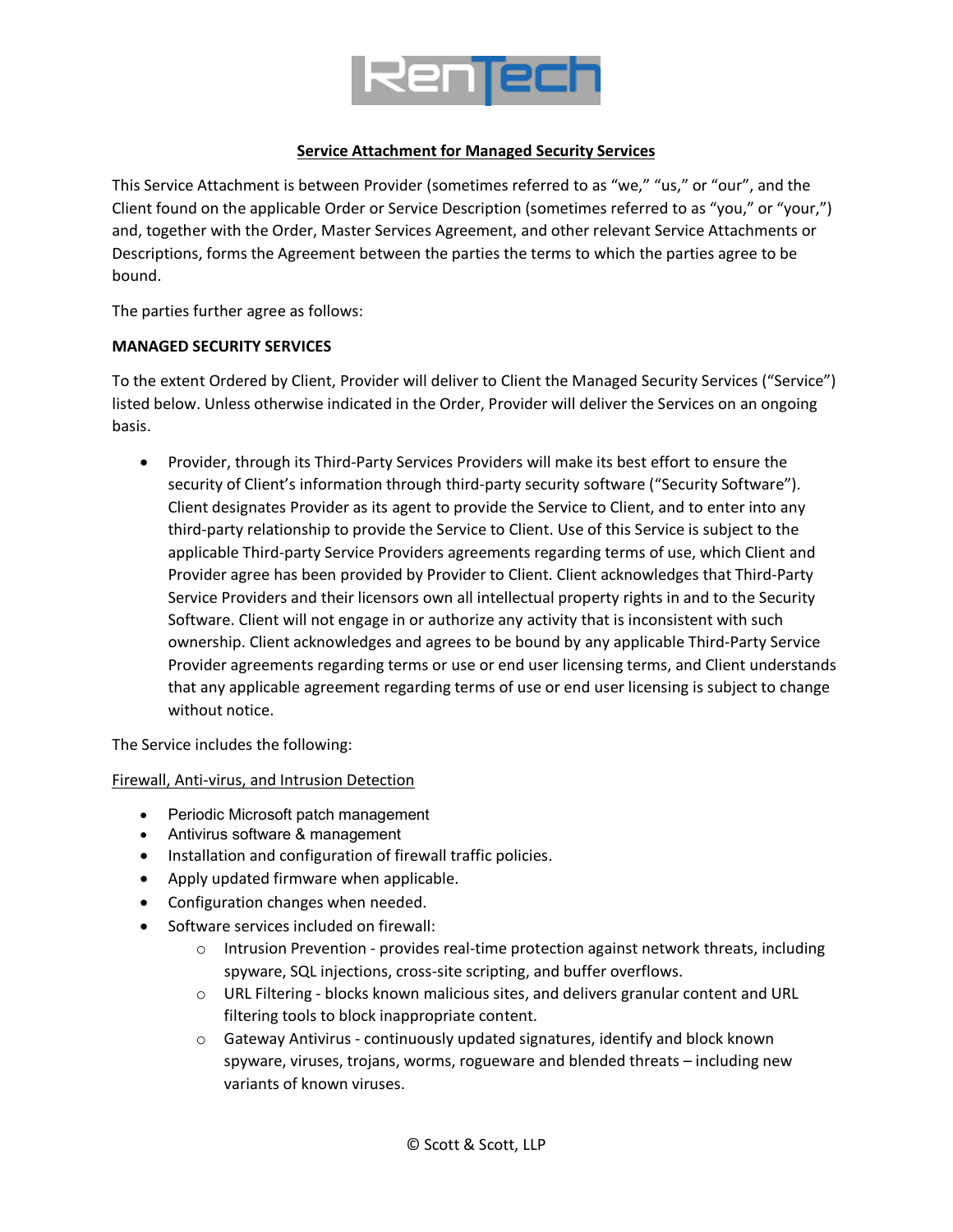- Network Discovery generates a visual map of all nodes on your network, making it easy to see where you may be at risk.
- Reputation-Based Threat Prevention Cloud-based web reputation service that aggregates data from multiple feeds to provide real-time protection from malicious sites and botnets, while dramatically improving web processing overhead.
- Spam Prevention Real-time, continuous, and highly reliable protection from spam and phishing attempts.
- Application Control Provides the ability to allow, block, or restrict access to applications based on a user's department, job function, and time of day.
- APT Blocker detects and stops the most sophisticated attacks including ransomware, zero-day threats, and other advanced malware designed to evade traditional network security defenses.
- Data Loss Prevention works to enforce compliance by scanning text and files to detect sensitive information attempting to exit your network, whether it is transferred via email, web, or FTP.
- Threat Detection & Response Security data collected from the firewall is correlated by enterprise-grade threat intelligence to detect, prioritize and enable immediate action against malware attack.
- Intelligent Antivirus leverages signature-less anti-malware solution that relies on artificial intelligence to automate malware discovery.
- DNS Filtering detects and blocks malicious DNS requests, redirecting users to a safe page with information to reinforce security best practices.

# Client-Side DNS Filtering

Provider will acquire and will assign an appropriate number of licenses to support the deployment of client-side DNS Filtering on all laptop systems.

The Service includes the following:

- Detects and blocks malicious DNS requests, redirecting users to a safe page with information to reinforce security best practices.
- Protects laptops while away from the corporate network.

# Security Awareness Training & Phishing Simulations

Provider will acquire and will assign an appropriate number of licenses to support the client environment.

The Service includes the following:

- Scheduled phishing campaigns to send at random times during a specified period.
- Trackable, fully customizable training course campaigns. Keep track of every user's participation, making all cybersecurity education accountable and measurable.
- Full catalog of cybersecurity and compliance training courses.

# Multi-Factor Authentication Services / Password Credential Management Services

• Two-factor authentication for compatible software applications.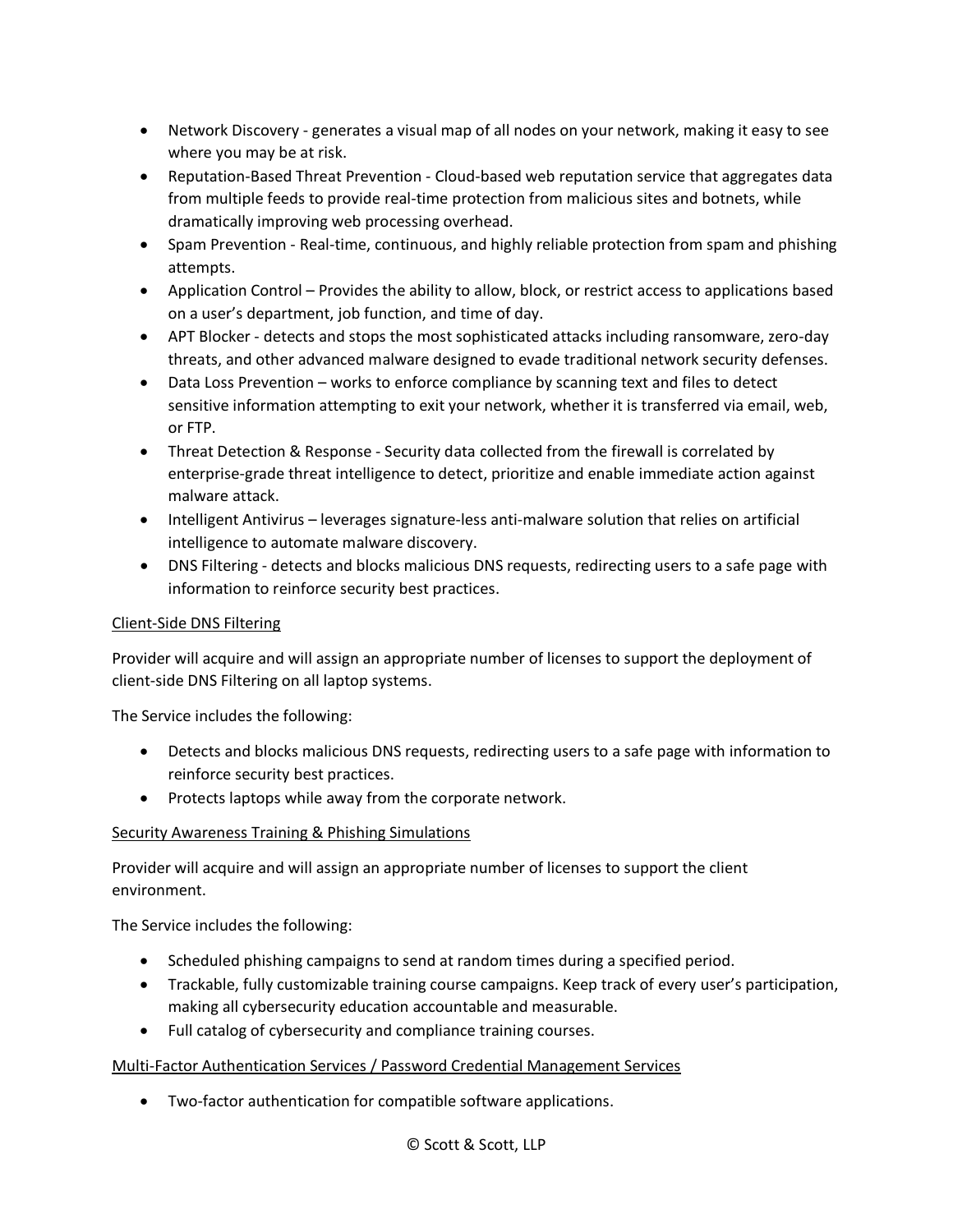- Single Sign-on services for compatible software applications
- Customized Security Policies and Procedures

After performing a security assessment and assessing the state of Client's existing policies and procedures pertaining to network security (if any), Provider will work with Client to prepare a new or revised set of policies and procedures that incorporate cutting edge best practices and that take advantage of the other Services delivered by Provider.

### **Security Operations Center**

- Advanced Malware Protection supported by Security Operations Center (SOC).
- Deployment of advanced malware protection applications to all Windows based devices on customer network.
- 24x7 SOC service analyzes quarantined applications and files, reducing false positives.
- Immediate risk identification Provides rapid recognition of thousands of viruses and malware attack variants, including cryptomining attacks, as well as the root causes of these malicious behaviors, by quickly identifying and diagnosing corrupt source processes and system settings.
- Ransomware rollback quickly rollback files to previous safe versions through tracking changes in your devices and restoring them to an acceptable risk state.

### Security Log Management.

- Configure log sources to capture and retain information without creating excessive logging.
- Limit user access to log files.
- Avoid logging sensitive or protected information.
- Secure the processes that generate logs.
- Identify and resolve logging errors.
- Analyze log entries, prioritize entries, and respond to those requiring action.

# Security Incident Event Management (SIEM) Services supported by SOC.

- Deployment of SIEM monitoring probes to monitor all critical network devices including; domain controller, firewalls, network switches and routers. When meeting compliance requirement deployment will include all Windows devices as well.
- Reporting for compliance requirements generate daily reports and threat analysis outlines for three regulatory standards: HIPAA, PCI and NIST-800.
- SOC expertise and assistance.

Provider will assist Client in the hours immediately following a data breach to identify the likely source of the breach and to begin formulating an appropriate response to the breach. However, any assistance with data breach-remediation efforts past the first twenty-four (24) hours following a breach – including but not limited to breach-notification planning, in-depth forensic examinations of the source of a breach, and significant, post-breach systems reconfiguration – are not within the scope of this Service Attachment. If Client requests Provider's assistance with such activities, Provider will prepare a separate Service Attachment for Project Services that will specify what the charges will be for such assistance.

# **SUPPORT SERVICES**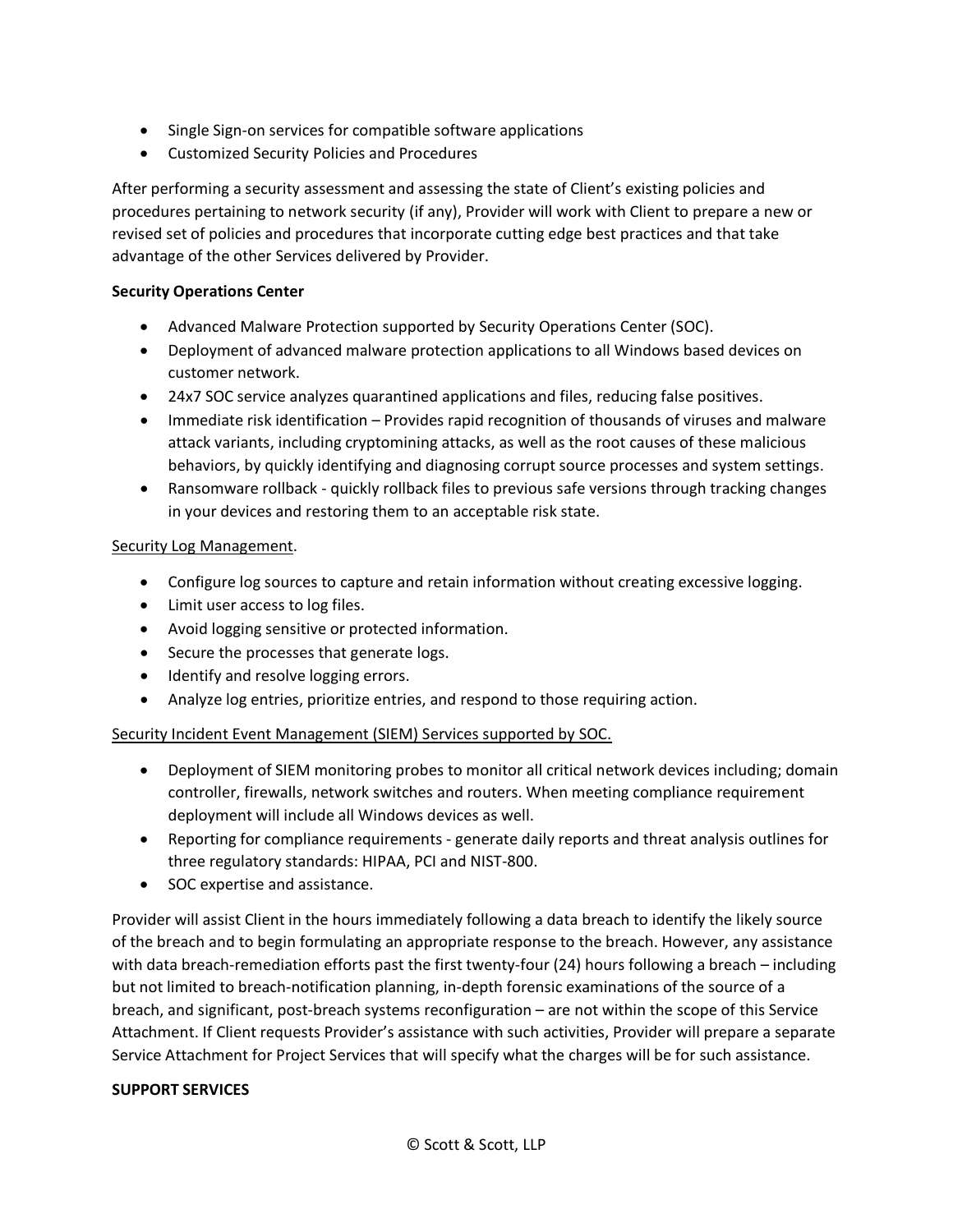### Coverage

Provider shall provide remote help desk and vendor management services through remote means during Provider's normal working hours.

#### Support Outside Normal Working Hours

Upon request, Provider shall perform emergency Services outside of normal working hours at the rates and according to the guidelines specified in the Order.

#### Maintenance Windows

Routine server and application maintenance and upgrades will occur during maintenance windows, and some applications, systems or devices may be unavailable or non-responsive during such times.

### **CLIENT ENVIRONMENT STANDARDS**

In order for Client's existing environment to qualify for Provider's Services, the following requirements must be met:

- All servers with Microsoft Windows Operating Systems must be running current version of Windows Server supported by Microsoft, and have all of the latest Microsoft Service Packs and Critical Updates installed and be patched within 30 days of the last patch.
- All desktop PC's and notebooks/laptops with Microsoft Windows Operating Systems must be running current version of Windows, and have all of the latest Microsoft Service Packs and Critical Updates installed and be patched within 30 days of the last patch.
- All server and desktop software must be genuine, licensed and vendor-supported.
- All wireless data traffic in the environment must be securely encrypted.
- Provider may deliver on-site Equipment in order to meet service requirements, as needed.
- Client's network environment must be configured with centralized authentication services such as Microsoft Active Directory or Radius services.

# Healthcare Clients

• MS Active Directory

# PCI-DSS (credit card)

- Segregated payment network
- Segregated wireless network from payment network
- MS Active Directory

All costs required to bring Client's environment up to these minimum standards are not included in this Service Attachment.

If Client's environment fails to satisfy the above requirements at any time during the Service term, Provider may suspend further delivery of the Services and/or terminate this Service Attachment upon five (5) business days' advance, written notice.

#### **ADDITIONAL CLIENT OBLIGATIONS**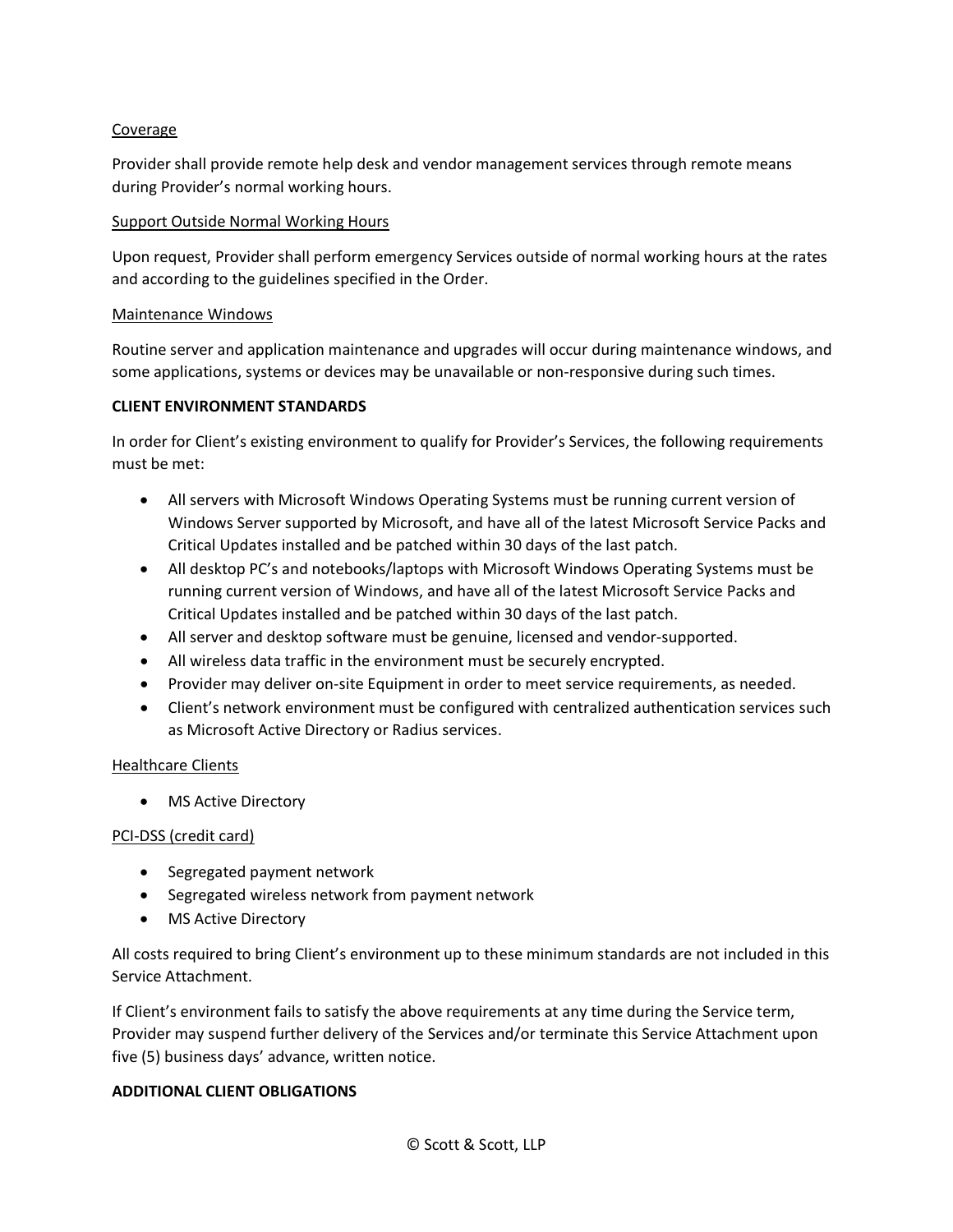### Minor On-Site Tasks

Provider may occasionally request Client staff to perform simple on-site tasks. Client shall comply with all reasonable requests.

#### Server Upgrades or Repair

Provider will authorize the conduct of all server upgrades or repair. Client shall not perform any of these actions without Provider notification.

#### Security and Regulatory Recommendations

Although it is under no obligation to do so, from time to time, Provider may make recommendations regarding regulatory compliance, safety and security related to Client's network and practices (e.g., multi-factored authentication). If Client fails to adopt or implement the recommended protocols, Client is responsible for any and all damages related to regulatory, security, privacy, or data protection, including but not limited to fines, data breach notification, malware or ransomware costs, restoration, forensic investigation, restoring backups, or any other costs or damages related to Client's refusal to implement the recommended protocols.

#### **NETWORK CHANGE COORDINATION**

### Significant Changes to Client's Network

Client shall notify Provider via email of all significant proposed network changes and shall provide the opportunity for Provider to comment and follow-up.

#### Research Regarding Network Changes

Evaluation of network change requests will sometimes require significant research, design, and testing by Provider. These types of requests are not covered by this agreement and will be billed at Provider's then-current rate for time and materials.

#### **SERVICE FEES**

#### Service Fees

For the Services described in this Service Attachment selected or ordered by Client, Client shall pay the Service Fees specified in the Order that is in effect at that time.

#### Client Delay

If Provider is unable to commence delivery of the Services on the Managed Services Start Date (defined below) because of any failure on the part of Client (including but not limited to failure of Client to provide the Client resources in a timely manner), Client nonetheless will begin to incur and Service Fees, which Client shall pay in accordance with this Service Attachment, beginning on the Managed Services Start Date.

#### **EXCLUSIONS**

We are not responsible for failures to provide Services that are caused by the existence of any of the following conditions: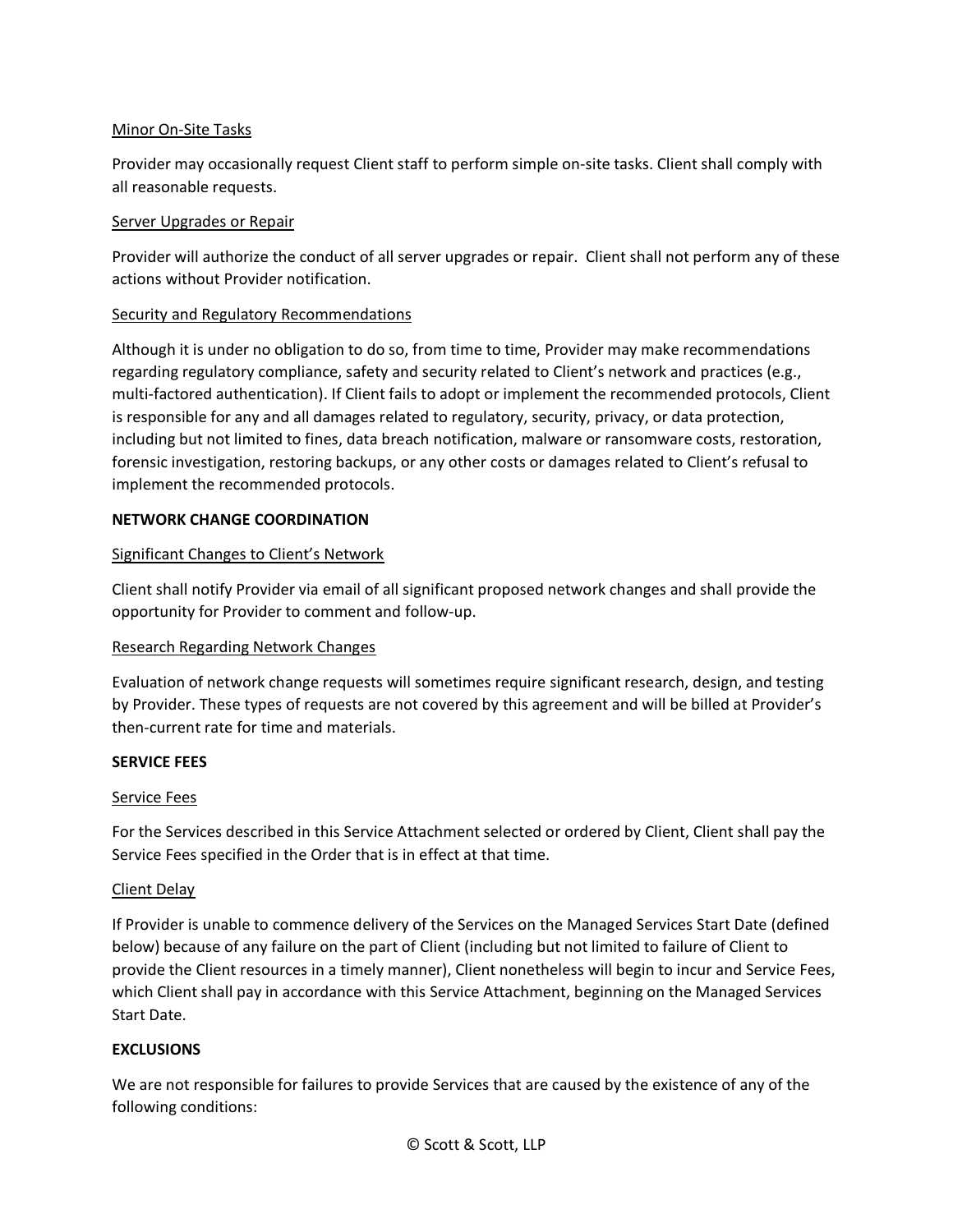- Expired Manufacturer Warranty or Support Parts, equipment or software not covered by a current vendor/manufacturer warranty or support.
- Alterations and Modifications not authorized by Provider Any repairs made necessary by the alteration or modification of equipment other than that authorized by Provider, including alterations, software installations or modifications of equipment made by Client's employees or anyone other than Provider.
- Hardware Malfunction Anytime where there is a defect or malfunction in any hardware or software not caused by Provider that adversely affects Provider's ability to perform the Services.
- Client Resource Problems Anytime a problem occurs resulting from a Client resource that are not under Provider's management or control.
- Network Changes Any changes Client may have made to the networking environment that were not communicated to or approved by Provider.
- Task Reprioritization Any problems or failures related to a prioritization or reprioritization of tasks by Client.
- Force Majeure Any problems resulting from a Force Majeure Event as described in the Master Services Agreement.
- Client Actions Any problem resulting from Client actions or inactions that were contrary to our reasonable recommendations.
- Client Responsibilities Any problems resulting from your failure to fulfill any responsibilities or obligations under our agreements.
- Internet Connectivity Loss Any loss of internet connectivity that occurs at Client locations for any reason.
- Software Maintenance Any maintenance of applications software packages are involved, whether acquired from Provider or any other source.
- Remote Computers Home or remote computers that are not covered under the Agreement.

We are not responsible for failures to provide Services that occur during any period of time in which any of the following conditions exist:

- Problem Ticket Management The time interval between the initial occurrence of a desktop malfunction or other issue affecting functionality and the time Client reports the desktop malfunction or issue to Provider.
- Power Supply Malfunction Instances where a uninterruptable power supply (UPS) device malfunctions and renders Provider unable to connect to the network or troubleshoot the device in question.
- Third-Party Criminal Activity Provider is not responsible for criminal acts of third parties, including but not limited to hackers, phishers, crypto-locker, and any network environment subject to ransom. You agree to pay ransom or hold provider harmless for any activity effecting network security on your environment related to third-party criminal activity. Any costs or fees to rebuild or service machines are provided and sold separately by Provider.
- Viruses Provider is not responsible for any harm that may be cause by Client's access to third party application programming interfaces or the execution or transmission of malicious code or similar occurrences, including without limitation, disabling devices, drop dead devices, time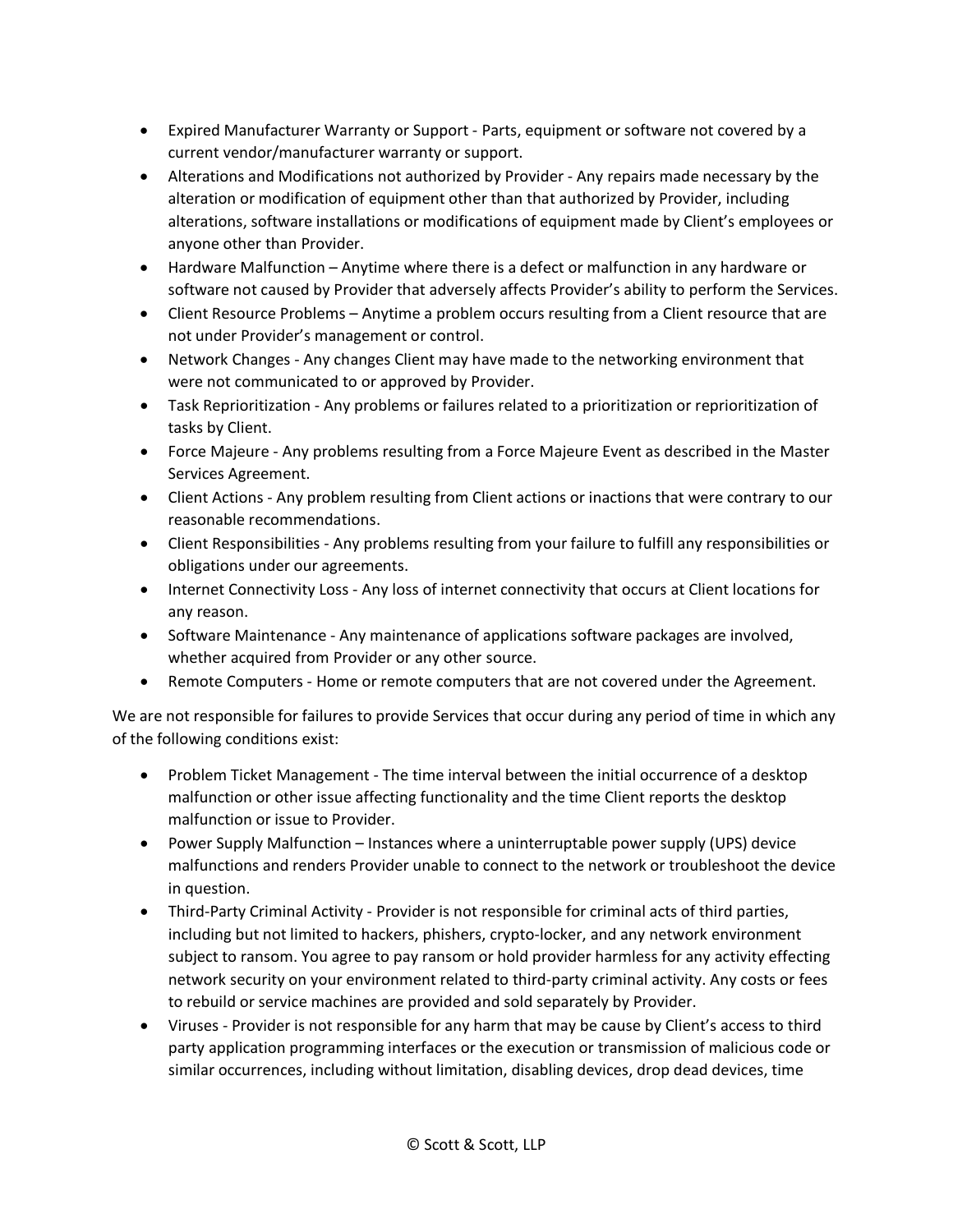bombs, trap doors, Trojan horses, worms, viruses and similar mechanisms. Any costs or fees to rebuild or service machines are provided and sold separately by Provider.

• Hardware Equipment - Client equipment must be maintained under manufactures warranty or maintenance contract or is in working order. Provider is not responsible for client equipment that is not maintained under manufacturer's warranty or maintenance contract or that is otherwise out of order. All fees, warranties, and liabilities against Provider assumes equipment is under manufactures warranty or maintenance contracts or is in working order.

The following list of items are excluded from the scope of included Services, and may incur additional charges or require a separate billable project:

- Scheduled Maintenance Any part of the Service outside designated or scheduled maintenance windows or other agreed upon periods of time that are necessary for repairs or maintenance.
- Task Reprioritization Any problems or failures related to a prioritization or reprioritization of tasks by Client.
- Agreed Temporary Exclusions Any temporary exclusion that we may request, subject to your approval, to implement changes in applications, environments, conversions or system software.
- Software Maintenance Unusual work that results from a failed software patch or update that results in an interruption in Client's business, with the exception of Microsoft Windows updates and patches.
- Programming Modifications Any programming (modification of software code) and program (software) maintenance occurs.
- Training Any training service of any kind.
- Software and Web Development Any Services requiring software and web development work.
- Remote Computers Home or remote computers that are not covered under the Agreement.
- Replacement Software Implementation of new or replacement software.
- Relocation / Satellite Office Office relocation/satellite office setup.
- Equipment Refresh Any non-workstation equipment refreshes.

The following list of items are costs that are considered separate from the Service pricing:

Costs Outside Scope of the Service – The cost of any parts, equipment, or shipping charges of any kind. The cost of any software, licensing, or software renewal or upgrade fees of any kind. The cost of any third-party vendor or manufacturer support or incident fees of any kind. The cost of additional facilities, equipment, replacement parts, software or service contract.

The following is a list of Services Provider does not perform:

- Printer Hardware Repair Printer hardware repair or maintenance work.
- Third-party Vendor Disputes The management or involvement with disputes or charges with any third-party vendor, other than issues relating to the technical services.

# **TERM AND TERMINATION**

Term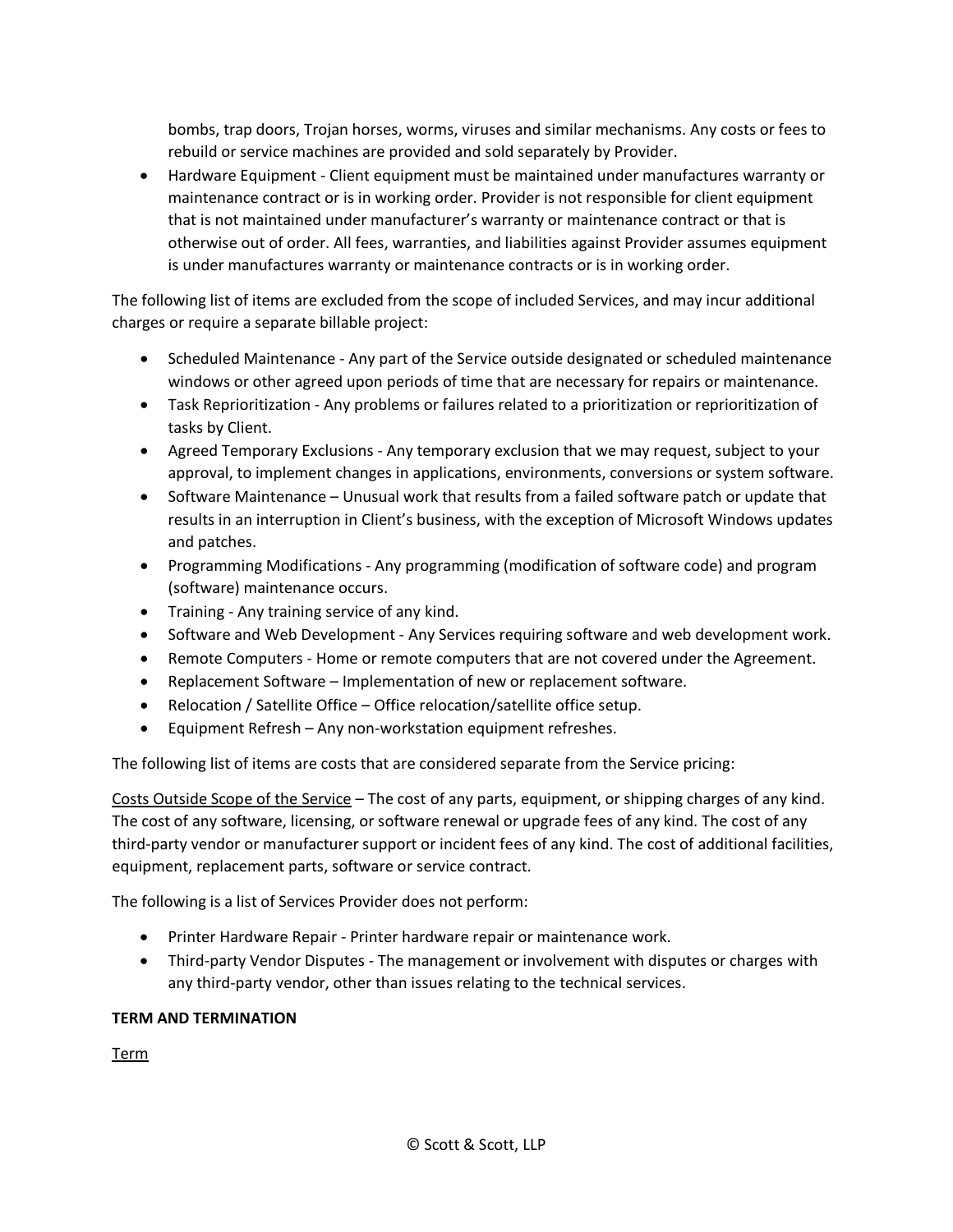This Service Attachment is effective on the date specified on the Order (the "Service Start Date"). Unless properly terminated by either party, this agreement will remain in effect through the end of the term specified on the Order (the "Initial Term").

# Renewal

"RENEWAL" MEANS THE EXTENSION OF ANY INITIAL TERM SPECIFIED ON AN ORDER FOR AN ADDITIONAL TWELVE (12) MONTH PERIOD FOLLOWING THE EXPIRATION OF THE INITIAL TERM, OR IN THE CASE OF A SUBSEQUENT RENEWAL, A RENEWAL TERM. THIS SERVICE ATTACHMENT WILL RENEW AUTOMATICALLY UPON THE EXPIRATION OF THE INITIAL TERM OR A RENEWAL TERM UNLESS ONE PARTY PROVIDES WRITTEN NOTICE TO THE OTHER PARTY OF ITS INTENT TO TERMINATE AT LEAST SIXTY (60) DAYS PRIOR TO THE EXPIRATION OF THE INITIAL TERM OR OF THE THEN-CURRENT RENEWAL TERM.

# CLIENT MAY CANCEL AN AUTOMATIC RENEWAL BY CONTACTING PROVIDER.

# Month-to-Month Services

If the Order specifies no Initial Term with respect to any or all Services, then we will deliver those Services on a month-to-month basis. We will continue to do so until one party provides written notice to the other party of its intent to terminate those Services, in which case we will cease delivering those Services at the end of the next calendar month following receipt such written notice is received by the other party.

# Early Termination by Client With Cause

If an Initial Term is specified in the Order, then you may terminate this agreement for cause following sixty (60) days' advance, written notice delivered to Provider upon the occurrence of any of the following:

- We fail to fulfill in any material respect our obligations under this agreement and fail to cure such failure within thirty (30) days following our receipt of your written notice.
- We terminate or suspend our business operations (unless succeeded by a permitted assignee under this agreement)

# Early Termination by Client Without Cause

If an Initial Term is specified in the Order , and if you have satisfied all of your obligations under this Service Attachment, then no sooner than ninety (90) days following the Service Start Date, you may terminate this Service Attachment without cause during the Initial Term upon sixty (60) days' advance, written notice, provided that you pay us a termination fee equal to fifty percent (50%) of the recurring, Monthly Service Fees remaining to be paid from the effective termination date through the end of the Initial Term, based on the prices identified on the Order.

You may terminate this Service Attachment without cause following the Initial Term during any Renewal term upon sixty (60) days' advance, written notice, without paying an early termination fee.

#### Termination by Provider

We may elect to terminate this Service Attachment upon ninety (90) days' advance, written notice, with or without cause.